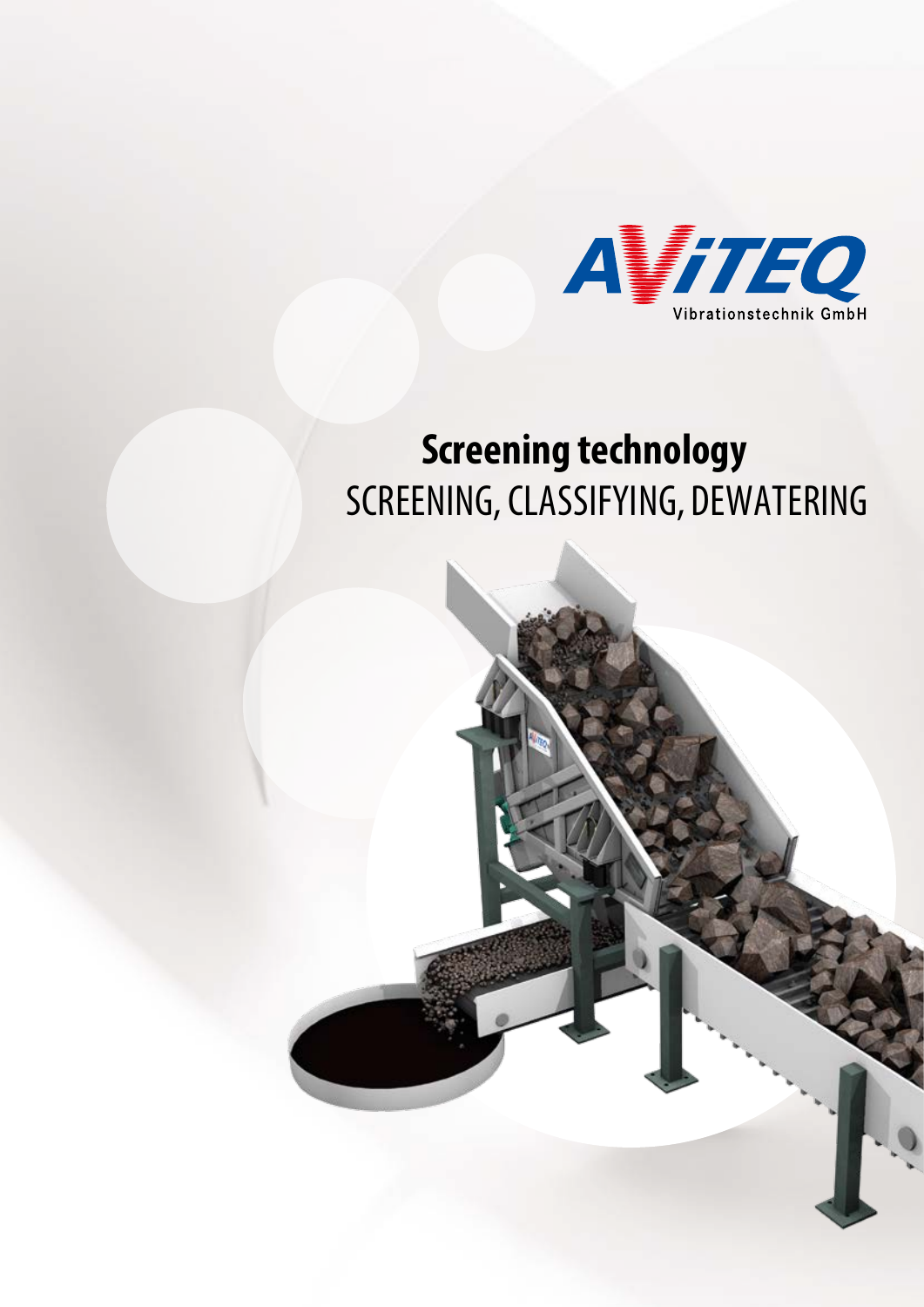



## **Screening solutions from AViTEQ** PLANT ENGINEERING WITH A SPECIAL TOUCH

Entropy is a natural law. But the vibrating screens from AViTEQ counteract it and create order. They reliably separate small from large, heavy from light, solid from liquid, and mixtures of different shapes or materials as well. Depending on the bulk material, the desired task – dewatering, screening or classifying – and the available space, AViTEQ offers a variety of conventional solutions.

When it comes to difficult separation tasks or demanding work environments, our engineers have around 70 years of experience in the development of a customized solutions. Based on a database of over 1,000 bulk materials and results of numerous experimental tests, we know what is feasible and will quickly meet your objectives. The results are mainly found in the following sectors:

- length up to 9,000 mm • width up to 4,000 mm
- 
- flow rate up to 750 m<sup>3</sup>/h



• Recycling, environment, glass

- Construction, quarries, pits, mining, cement
- Chemicals, plastics, pharmaceuticals
- Food, animal food
- Steel production, foundry technology

### **LINEAR VIBRATING SCREENS**

• length up to 6.000 mm • width up to 2,500 mm  $\cdot$  flow rate up to 1,500 m<sup>3</sup>/h



Linear motion vibrating screens differ from other screening systems mainly via their linear oscillating motion and compact design. Very low mounting heights can be achieved by means of horizontal installing. Due to the large selection of screen insert types, the linear vibrating screens from AViTEQ can be used almost universally. They are usually equipped with a maximum of 3 screen decks. We use unbalance motors, unbalance exciters or magnetic vibrators as drive.

• length up to 10,800 mm • width up to 4,500 mm • flow rate up to 4,000 m<sup>3</sup>/h



### **GRIZZLY SCREENS**

Grizzly screens from AViTEQ are characterized by great robustness and durability. They serve as a discharge unit with an integrated screening function below the silo or bunker discharge, as feed units upstream of crushers, conveyor belts, screening, or for loading or simple screening. Depending on the task, the units are protected with wear plates at the inlet section and have two or three bar grate levels. Each bar grate insert is tapered in the conveying direction. This increases the gap, and prevents the bulk materials from becoming wedged:

> • length up to 5,000 mm • width up to 2,800 mm • flow rate up to 200 m<sup>3</sup>/h

- length up to 9,000 mm
- width up to 4,000 mm
- $\cdot$  flow rate up to 750 m<sup>3</sup>/h



**BANANA SCREENS**

- length up to 9,000 mm
- width up to 4,000 mm
- flow rate up to 750 m<sup>3</sup>/h



Banana screens are particularly suitable for the screening of large flow rates with a high separating cut. In most cases, they are individually designed to suit our customers' requirements. Banana screens are characterized by their very rugged construction and the banana-like arrangement of the screen panels, and they are typically driven by exciters.

### **CIRCULAR VIBRATING SCREENS**

Circular vibrating screens classify coarsegrained bulk materials (5.0 to 300 mm), to provide protective screening and dewatering. The indirect excitation of the entire screening mesh moves the screening frame and generates a circular oscillation with low acceleration of screened material. Higher transport speeds can be adjusted by inclinating of the screening surface between 15° to 30°. Classification can be performed on a wet or dry basis. The circular-motion vibrating screen is powered via a propeller shaft by an electric motor. A simple and inexpensive alternative is vibrating with only one drive, which is mounted above the rigid screening frame.

### **DEWATERING SCREENS**

Dewatering screens are used to separate liquid-solid mixtures. The aim of the preliminary separation of liquids is to do away with subsequent processing stages of the bulk material. The most important example here is the energy savings in drying processes. Depending on the grain size and grain shape (round or crushed) up to 12% of residual moisture can be saved with dewatering screens from AViTEQ. For this purpose, the choice of screen inserts is crucial. Our dewatering screens are constructed according to requirements with single- or multi-deck designs.

These screens work with circular or elliptical paths of oscillation, and are used preferably for less abrasive screening materials with lower bulk density.

### **VIBRATING SCREENS**

Vibrating screens from AViTEQ screen small amounts of oversize or undersize grain, separate impurities and foreign materials, or sort bulk materials into different grain sizes. And they do this with different fractions at the same time. The drives are unbalance motors, unbalance exciters or magnetic vibrators that provide linear vibration in the upper part of the rigid screen frame. They are usually built with an inclination. Extra-long perforated plates with stepped fields ("Stufix screens") additionally break up the screening bulk.